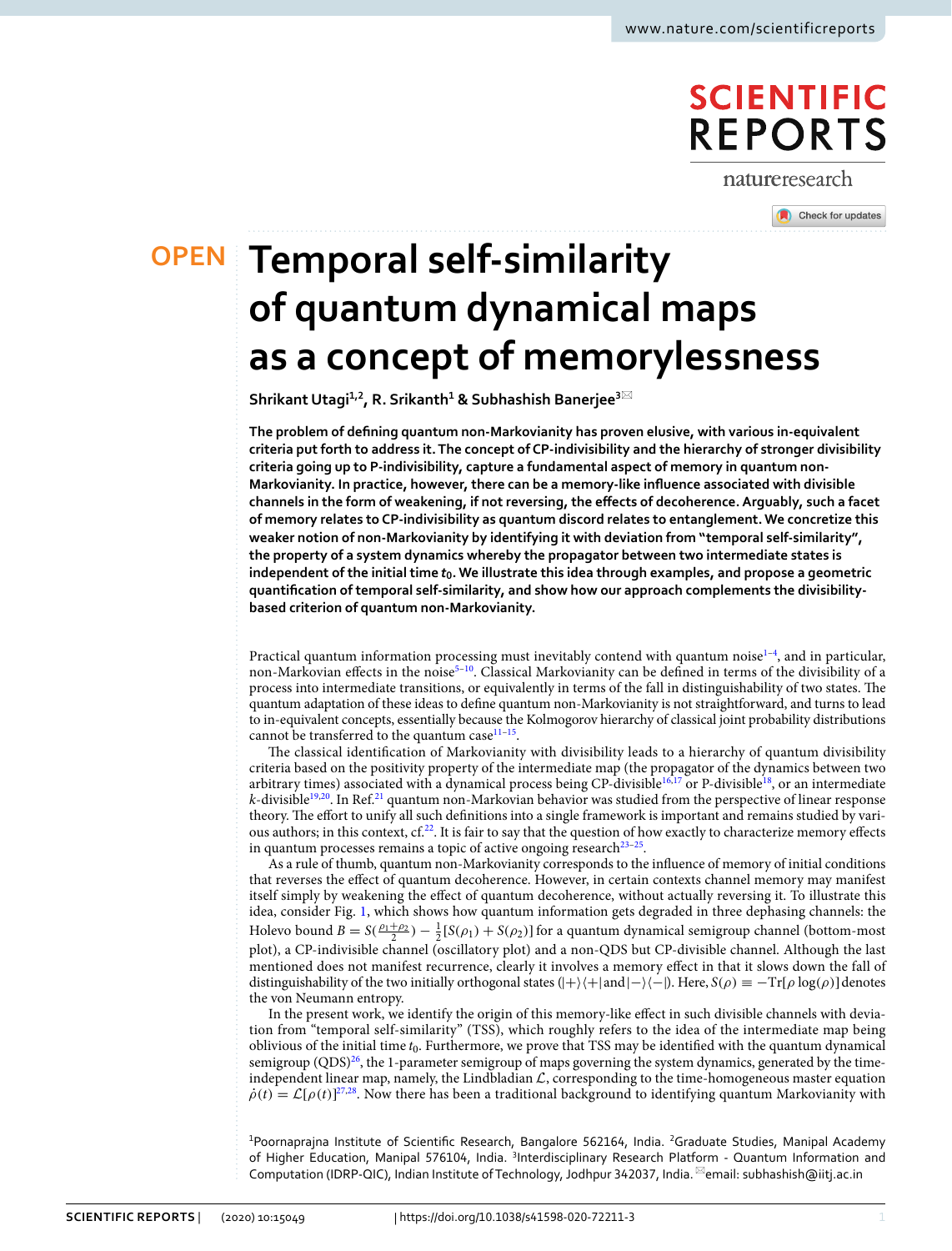

<span id="page-1-0"></span>

 QDS[1](#page-7-0),[3,](#page-7-9)[14,](#page-7-10)[29](#page-8-9). This tradition was largely based on two broad physical considerations: (a) it could be justified on grounds that QDS is a reasonable quantum analogue of the classical Chapman–Kolmogorov equation, (b) it is also favored by considerations of the system–environment interaction, such as a strong coupling with the bath, the correlation times of the environment being very small in relation to the system's relaxation time or allowing for the Born–Markov approximation<sup>[1,](#page-7-0)[3](#page-7-9)</sup>.

However, this historical picture was prior to the emergence of the divisibility-based criteria, and by our revisitation of it is show that it still holds relevance, but in light of a new perspective, which is not explicitly based on parameters related to the system-environment interaction, such as coupling strength, correlation time, etc. (though they play an indirect role, of course), but instead on memory-like effect manifested in the reduced dynamics . In quantum correlation theory, quantum discord is known to be strictly weaker than quantum entanglement $30$ , and yet of practical relevance $31$ . The discovery of quantum discord was rather surprising in that it highlighted the existence of nonclassicality in the correlation among particles that are classically correlated. We think it is not amiss to consider that the broader concept of quantum non-Markovianity identified here with deviation from TSS stands in relation to the divisibility-based concept of quantum non-Markovanity as quantum discord stands with respect to quantum entanglement. Just as even classically correlated systems can manifest quantum discord, so too even divisible maps can manifest this weaker form of memory. We clarify this point later below.

#### **Results**

**Temporal self-similarity.** Suppose Alice obtains states  $\rho(t_1)$  and  $\rho(t_2)$  by applying CP evolution  $\mathcal{E}(t_1, t_i)$  and  $\mathcal{E}(t_2,t_i)$ , respectively, to a system in initial state  $\rho(t_i)$ . Here  $t_2 > t_1 > t_i$ , and  $t_i$  is the initial time. She informs Bob the values  $t_1, t_2$  and the form of the full map  $\mathcal{E}(t_f, t_i)$ , where  $t_f$  denotes the final time of the evolution. The form of the map could be represented as a set of Kraus operators, the Choi matrix, the dynamical map, etc. She asks Bob to compute the intermediate map  $\mathcal{E}(t_2, t_1)$  that evolves  $\rho(t_1)$  to  $\rho(t_2)$ . Quite generally  $\mathcal{E}(t_2, t_i) = \mathcal{E}(t_2, t_1)\mathcal{E}(t_1, t_i)$ . Assuming the invertibility of  $\mathcal{E}(t_1, t_i)$ , Bob's task is to compute  $\mathcal{E}(t_2, t_1) = \mathcal{E}(t_2, t_i)\mathcal{E}(t_1, t_i)^{-1}$  (Fig. [2\)](#page-2-0).

Clearly, this map is a function of  $t_i$  in general. This means that generally only if Alice supplies the value  $t_i := t_0$ can Bob compute  $\mathcal{E}(t_2, t_1)$ . This is evidently a kind of memory effect. (Alternatively, Alice also supplies  $\rho(t_1)$  in the beginning, and asks Bob to compute  $\rho(t_2)$ . In this case, she must reveal the initial state  $\rho(t_0)$ , reflecting the history dependence of the later state.) On the other hand, if the channel is temporally self-similar, i.e., the form of intermediate map is the same as that of the full map, then Bob can simply compute  $\mathcal{E}(t_2, t_1)$  by  $\mathcal{E}(t_f, t_i)|_{t_f = t_2, t_i = t_1}$ . In this case, he doesn't require the  $t_0$  information, which gives a notion of memorylessness, and which will be shown to be stronger than CP-divisibility. Thus, a channel  $E$  is temporally self-similar when its any intermediate map is oblivious of the initial time, and behaves like a full map in its own right<sup>[33](#page-8-12)</sup>. We note that as a valid quantum channel,  $\mathcal E$  should be completely positive (CP).

Assuming a constant system-bath Hamiltonian,  $\mathcal{E}(t, t_i) = \mathcal{E}(t - t_i)$ , which essentially follows from the fact that the CP map can be purified to a system-environment unitary  $U(t - t_i)$  acting on a product state. Therefore, we have  $\mathcal{E}(t_2, t_1) = \mathcal{E}(f(t_2 - t_i, t_1 - t_i))$  such that  $f(t_2 - t_i, t_1 - t_i)$  has no dependence of  $t_i$  for arbitrary  $t_2, t_1$ and  $t_i$ . Clearly, this holds only if  $f(y, x) = f(y - x)$  for  $y \ge x$ . Setting  $r \equiv t_1 - t_i$  and  $s \equiv t_2 - t_1$ , we find that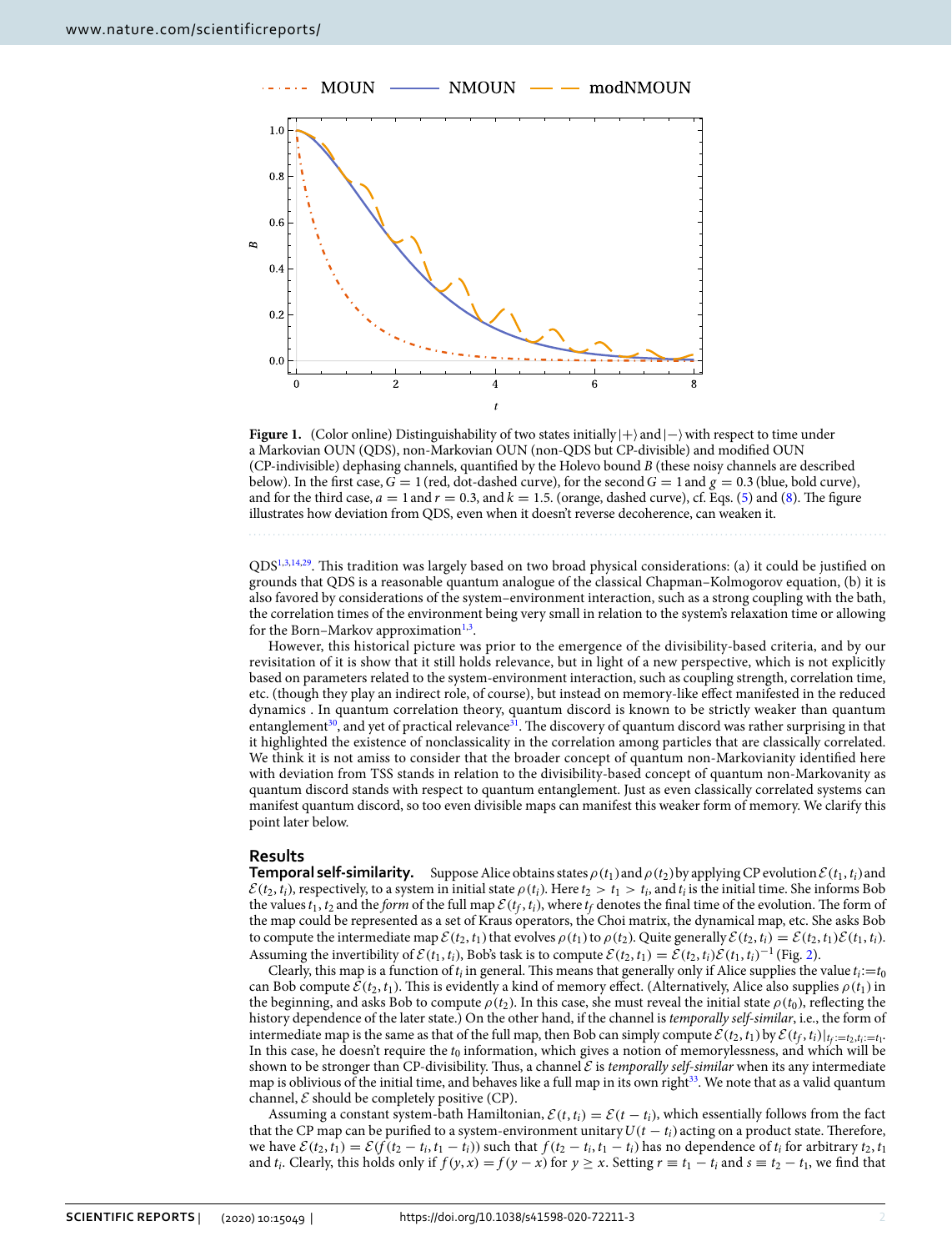

<span id="page-2-0"></span>**Figure 2.** Deciding (non-)Markovianity: given the form  $\mathcal{E}(t, t_i)$  (with free variables  $t$ ,  $t_i$ ) and values  $t_1$  and  $t_2$ , the problem is to compute the intermediate map  $\mathcal{E}(t_2, t_1)$ . If this computation requires initial data  $t_i := t_0$ , then the map is non-Markovian, else it is not. (Equivalently, the original data given to Bob additionally includes  $\rho(t_1)$ , and his task would be to compute  $\rho(t_2)$ . Non-Markovianity in this case corresponds to this computation requiring the initial state  $\rho$ . Given this,  $t_0$  can be computed by solving  $\rho(t_1) = \mathcal{E}(t_1, t_i)\rho$  for  $t_i$ , and then  $\rho(t_2)$ computed as  $\mathcal{E}(t_2, t_0)\mathcal{E}(t_1, t_0)^{-1}\rho(t_1)$ . Note that the non-invertibility of  $\mathcal{E}(t, t_i)$  does not pose a problem to compute the initial time  $t_0$  given  $\rho(t_1)$  and  $\rho^{32}$  $\rho^{32}$  $\rho^{32}$ , Section IV).

 $\mathcal{E}(r + s) = \mathcal{E}(s)\mathcal{E}(r)$ , which is the defining composition rule for QDS. Conversely, QDS satisfies temporal selfsimilarity since the intermediate map under QDS is just  $\mathcal{E}(t_2 - t_1)$ . We thus identify temporal self-similarity with QDS.

It is worth comparing and contrasting our invocation of initial time memory with that proposed in Ref.<sup>[29](#page-8-9)</sup>. There, a non-Markovian quantum evolution (obtained as the reduced dynamics of a time-independent Hamiltonian dynamics defined on the system and an ancilla) is identified with a time-local equation for the dynamical map  $\mathcal{E}(t, t_0)$  with a time-homogeneous generator  $\mathcal{L}(t - t_0)$  containing a memory of  $t_0$ . This is indeed analogous to our identification of memory with  $t_0$  dependence of the intermediate map. On the other hand, the evolution described by a generalized Lindblad master equation with time-dependent generator  $\mathcal{L}(t)$ , deviating from QDS but satisfying inhomogeneous composition rule, is taken to be Markovian. Thus, this approach leads to a concept of non-Markovianity stronger than that proposed here. The reason, essentially, has to do with the fact that the initial time dependence in the case of non-Markovianity occurs in the generator  $\mathcal L$  via a " $t - t_0$ " term in the case of Ref.<sup>[29](#page-8-9)</sup>, whereas it occurs in the intermediate map  $\mathcal{E}(t_2, t_1)$  in our case in more general functional forms of dependence on initial time (cf. herebelow Eq. [\(7](#page-3-1)) and the discussion below it).

We present a simple illustration of temporal self-similarity as below. Consider the amplitude damping channel (ADC), under which a quantum state  $\rho$  evolves to state  $\rho'$  via the map  $\mathcal{E}^{AD}[\rho] \to \sum_j A_j(t) \rho A_j^\dagger(t)$ , with the Kraus

operators 
$$
A_j(t)
$$
 given by  $A_1(t) = \begin{pmatrix} 1 & 0 \\ 0 & \sqrt{1 - \lambda(t)} \end{pmatrix}$  and  $A_2(t) = \begin{pmatrix} 0 & \sqrt{\lambda(t)} \\ 0 & 0 \end{pmatrix}$ , where  $\lambda(t) = 1 - e^{-\gamma_0 t}$  (1)

is the damping factor and  $\gamma_0$  is the vacuum bath interaction parameter $^{34,35}.$  $^{34,35}.$  $^{34,35}.$  $^{34,35}.$  $^{34,35}.$ 

Now, suppose that the system evolves starting at  $t_i$ , going through  $t_1$  to  $t_2$ . Let the damping factor associated with the full map  $\mathcal{E}^{AD}(t_2,t_i)$  be  $\lambda$ , and that with the initial map  $\mathcal{E}^{AD}(t_1,t_i)$  be  $\mu$ . For  $\mathcal{E}^{AD}(t_2,t_i)$  the Choi matrix<sup>[36](#page-8-15)</sup> is found to be $17,37$  $17,37$ :

<span id="page-2-1"></span>
$$
\chi(t_2, t_i) = \begin{pmatrix} 1 & 0 & 0 & \sqrt{1 - \lambda} \\ 0 & \lambda & 0 & 0 \\ 0 & 0 & 0 & 0 \\ \sqrt{1 - \lambda} & 0 & 0 & 1 - \lambda \end{pmatrix},
$$
(2)

while that for the intermediate evolution map  $\mathcal{E}^{AD}(t_2,t_1)=\mathcal{E}^{AD}(t_2,t_i)\mathcal{E}^{AD}(t_1,t_i)^{-1}$  is found to be<sup>[37](#page-8-16)</sup>:

<span id="page-2-2"></span>
$$
\chi(t_2, t_1) = \begin{pmatrix} 1 & 0 & 0 & \sqrt{\frac{1-\lambda}{1-\mu}} \\ 0 & \frac{\mu-\lambda}{\mu-1} & 0 & 0 \\ 0 & 0 & 0 & 0 \\ \sqrt{\frac{1-\lambda}{1-\mu}} & 0 & 0 & \frac{1-\lambda}{1-\mu} \end{pmatrix}.
$$
 (3)

Note that the matrices  $\chi(t_2, t_1)$  and  $\chi(t_2, t_1)$  are of the same form provided the functions  $1 - \lambda$  and  $1 - \mu$  have the exponential form  $e^{kt}$  for some k. In view of Eq. [\(1\)](#page-2-1), this is indeed the case. We thus confirm that amplitude damping is indeed temporally self-similar.

If the Lindbladian  $\mathcal{L}(t) = \mathcal{L}$  is a constant, then  $\mathcal{E}(t_2, t_1) = e^{(t_2 - t_0)\mathcal{L}} e^{-(t_1 - t_0)\mathcal{L}} = e^{(t_2 - t_1)\mathcal{L}} = \mathcal{E}(t_2 - t_1)$ , i.e., we obtain the self-similar form. But the converse is not true. This happens essentially when suitable continuity and limit requirements are not met. A simple example here would be the temporally self-similar map  $\mathcal{E} = \mathbb{I}$  for  $t = 0$ , and  $\mathcal{E}(\rho) = \sum_j \Pi_j \text{Tr}(\rho \Pi_j)$  for  $t > 0$ , where  $\Pi_j$  is any complete set of projectors<sup>[15](#page-7-5)</sup>. However, in physically motivated scenarios, we can assume that the channel is continuous, satisfying the limit requirement  $\lim_{t\to 0^+} \mathcal{E} = \mathbb{I}$ . Given these assumptions, we can identify self-similarity at the master equation level with the time-independent Lindbladian. Consider the integro-differential time-nonlocal representation of the master equation of the system dynamics in terms of the linear memory kernel map  $M$ , which makes this idea of memorylessness clearer. We to the total term of the three thermal term of  $f(x)$ , which that is this called or the thoroperation. We have  $\dot{\rho}(t) = \int_{t_0}^t ds M_{t-s}[\varepsilon(s-t_0)\varepsilon^{-1}(t-t_0)]\rho(t) = \int_{t_0}^t ds M_{t-s}[\varepsilon^{(s-t)L}]\rho(t)$ . This implies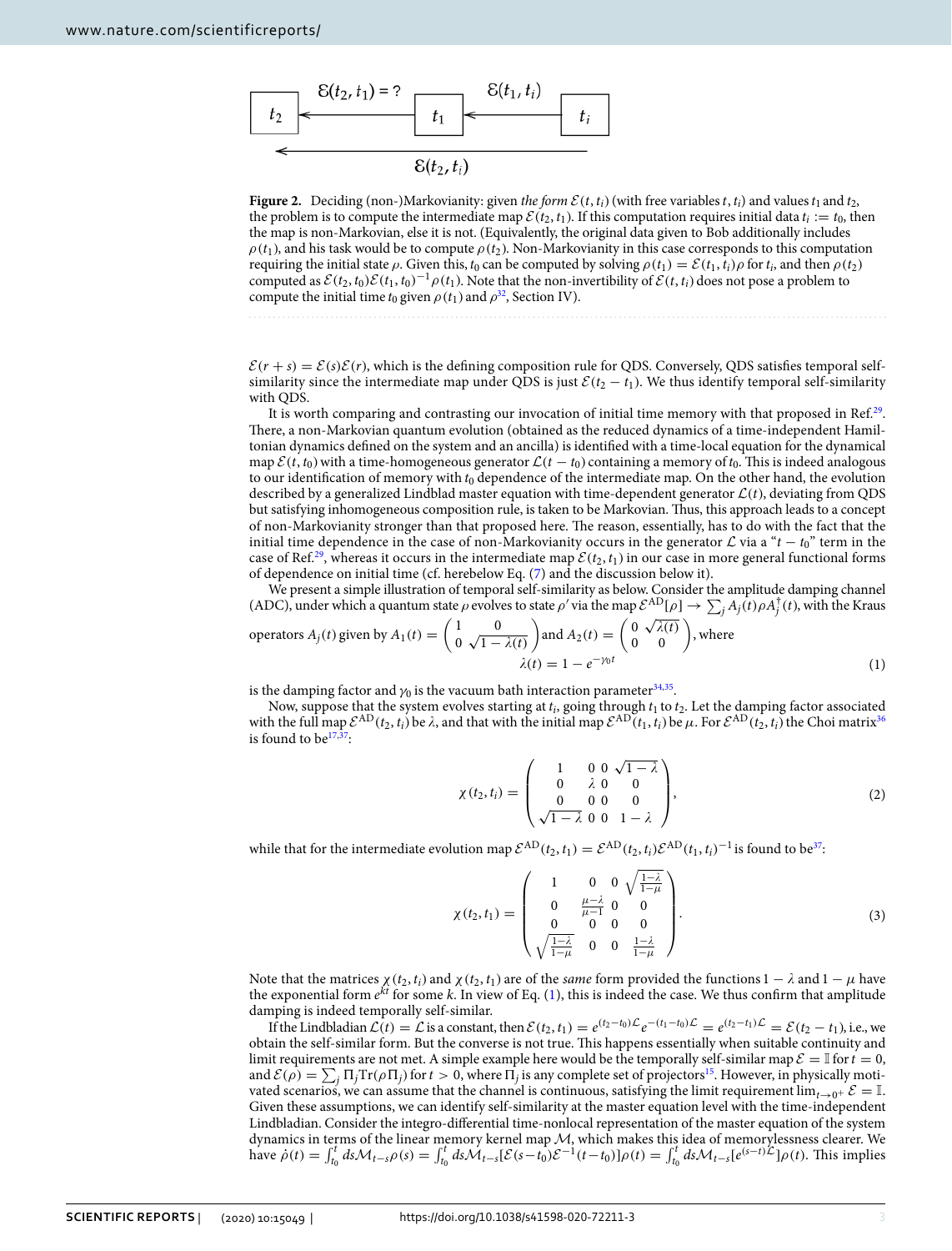that  $\mathcal{M}_{t-s} = \delta(t-s)\mathcal{L}$ , where  $\delta(t-s)$  is the Dirac delta function, meaning that the dynamics remembers only the present time and has no influence from earlier times.

It is important to stress that this notion of memory as a dependence on the initial time (or, equivalently, break-down of temporal self-similarity of the map) shows up at the level of maps, and is not obvious at the level of generators. If the intermediate map  $\mathcal{E}(t_2, t_1)$  is NCP, then it follows that  $\mathcal{E}(t_2, t_i)$  is not QDS, and thus computing  $\mathcal{E}(t_2, t_1)$  requires knowledge of  $t_i$ . Thus, TSS corresponds to a stronger concept of memorylessness than CP-divisibility.

We may expand on our analogy in the context of quantum correlations, where it is useful to invoke a result due to Sudarshan et al.[38](#page-8-18). It is known that (a subset of) entangled states turn negative under partial transpose, which can serve as a witness of entanglement<sup>[39](#page-8-19)</sup>. Discordant states that are separable are necessarily positive under partial transpose. Now, CP-indivisible maps are associated with an intermediate matrix  $A(t + \Delta t, t)$  that under an involution operation (cf ["Methods"](#page-7-11)) yields the intermediate B map or Choi matrix, which can be negative. That this negativity can be a witness to CP-indivisibility is precisely the RHP criterion<sup>[16](#page-7-6)</sup>. By contrast, non-TSS states that are CP-divisible yield positive matrices under this involution of the intermediate map. Therefore, in the scheme of this analogy, CP-divisibility corresponds to separable states, whilst TSS to non-discordant states. On this basis, we may regard CP-indivisibilty as representing a fundamental non-classical aspect of memory in quantum non-Markovianity, whilst deviation from TSS can include a "classical-like" aspect of memory in quantum non-Markovianity.

**Examples: application to OUN and PLN.** As a particular instance of divisible noisy channels that manifest this sort of memory effect, we mention two quantum channels, namely Ornstein–Uhlenbeck noise (OUN) and power-law noise (PLN), that were traditionally introduced as non-Markovian based on certain physical arguments, but are Markovian in the CP-divisibility sense. The OUN model was developed in<sup>[40](#page-8-20)</sup> in the context of the effect of non-Markovian evolution on the dynamics of entanglement. The model used was that of Gaussian noise with a colored auto-correlation function, modeling random frequency fluctuations and has its roots in the modern development of statistical mechanics<sup>[41](#page-8-21)</sup>. In the limit of infinite noise bandwidth, this reduced to the wellknown white noise which is Markovian in nature. PLN is a non-Markovian stationary noise process. The name Power Law points to the functional relationship between the spectral density and the frequency of the noise. It is a major source of decoherence in solid state quantum information processing devices such as superconducting qubits and has a well-defined Markovian limit<sup>[42](#page-8-22)</sup>.

The canonical Kraus representation for these channels has the form  $\mathcal{E}(\rho) \equiv \sum_{j=I,Z} K_j \rho K_j^{\dagger}$  with  $K_I(t)=\sqrt{\frac{1+p(t)}{2}}I$  and  $K_Z(t)=\sqrt{\frac{1-p(t)}{2}}Z$ , corresponding to the Choi matrix,  $\chi\equiv ({\cal E}\otimes\mathbb{I})(|00\rangle+|11\rangle)$  given by:

<span id="page-3-2"></span><span id="page-3-0"></span>
$$
\chi(t,0) = \begin{pmatrix} 1 & 0 & 0 & p(t) \\ 0 & 0 & 0 & 0 \\ 0 & 0 & 0 & 0 \\ p(t) & 0 & 0 & 1 \end{pmatrix},
$$
\n(4)

where I and Z are Pauli operators, and

$$
p(t) = \begin{cases} \exp\left(\frac{-G}{2}\left(g^{-1}[\exp(-gt) - 1] + t\right)\right) & \text{case of OUN,} \\ \exp\left(-\frac{Gt(gt + 2)}{2(gt + 1)^2}\right) & \text{case of PLN.} \end{cases}
$$
(5)

Here G is the inverse of the effective relaxation time, while g and  $1/g$  are related to the noise band width, for the OUN and PLN noises, respectively.

The corresponding master equation in its canonical form<sup>[43](#page-8-23)</sup> is  $\dot{\rho} = \gamma(t)(-\rho + Z\rho Z)$  where  $\gamma(t) = -\frac{\dot{p}(t)}{2p(t)}$  is the decoherence rate. It follows from Eq. [\(5\)](#page-3-0)

<span id="page-3-3"></span>
$$
\gamma(t) = \begin{cases} \frac{1}{4}G(1 - e^{-gt}) & \text{case of OUN,} \\ \frac{G}{2(gt+1)^3} & \text{case of PLN,} \end{cases}
$$
 (6)

showing that  $\gamma(t)$  remains positive for all t in both these cases. Thus, neither of them is CP-indivisibe<sup>[44](#page-8-24)</sup>.

According to the system-environment criterion, OUN (resp., PLN) have their Markovian limit by setting  $g$  $(\text{resp. } 1/g) \rightarrow \infty$ , in Eq. [\(5\)](#page-3-0). In this limit, we may replace Eq. (5) by  $p^*(t) = e^{-Gt/2}$  (for OUN) and  $p^*(t) = e^{-Gt/2}$ (for PLN). The corresponding rate  $\gamma^* \equiv -\dot{p}^*/(2p^*)$  becomes a positive constant,  $\frac{G}{4}$  and  $\frac{G}{2}$ , respectively, in which case the master equation corresponds to the strict (i.e., time-homogeneous) Gorini–Kossakowski–Sudar-shan–Lindblad (GKSL) equation<sup>[26,](#page-8-6)[45](#page-8-25)</sup>. Hence this would correspond to the QDS-limit. For the general case, satisfying Eq. ([5](#page-3-0)), the decoherence rate is time-dependent, implying that the dynamics corresponds to the timeinhomogeneous GKSL master equation.

The Choi matrix of the intermediate map that evolves the system from time  $t_1$  to  $t_2$  is given by (cf. the "[Meth](#page-7-11)[ods](#page-7-11)" Part, where it is derived via the formalism of dynamical maps A and  $B^{38}$  $B^{38}$  $B^{38}$ ):

<span id="page-3-1"></span>
$$
\chi(t_2, t_1) = \begin{pmatrix} 1 & 0 & 0 & \frac{p(t_2)}{p(t_1)} \\ 0 & 0 & 0 & 0 \\ 0 & 0 & 0 & 0 \\ \frac{p(t_2)}{p(t_1)} & 0 & 0 & 1 \end{pmatrix}.
$$
 (7)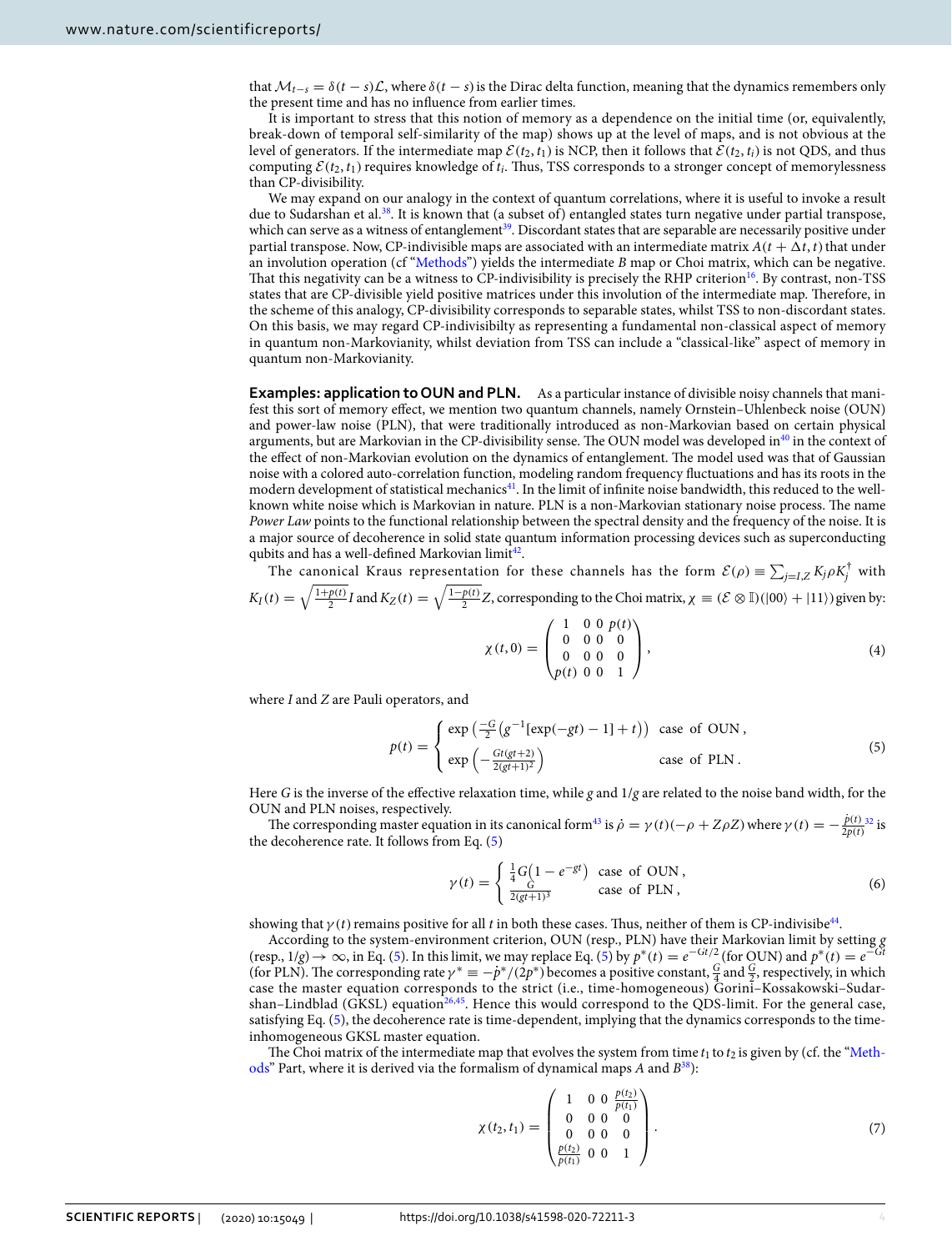From Eq. [\(5\)](#page-3-0), we have for PLN that  $p(t_j) = \exp \left(-\frac{G[t_j - t_0](g[t_j - t_0] + 2)}{2(g[t_i - t_0] + 1)^2}\right)$  $\frac{2(g[t_j-t_0]+2)}{2(g[t_j-t_0]+1)^2}$ ). From this, we readily find that the deco-

herence term  $\frac{p(t_2)}{p(t_1)}$  in Eq. [\(7\)](#page-3-1) does not simplify to a form that is independent of  $t_0$ . A similar argument holds for OUN. Thus,  $e^{f(x)}$  though these two channels are CP-divisible, they carry a memory of the initial time  $t_0$ , which is required to construct the propagator between any two arbitrary instances.

On the other hand, for the QDS-limit rates, we find  $\frac{p(t_2)}{p(t_1)} = e^{-\frac{G}{2}(t_2 - t_1)}$  and  $e^{-G(t_2 - t_1)}$ , respectively, for OUN and PLN, showing that the intermediate map is oblivious of  $t_0$ .

This brings us to the important issue of empirical or practical implication of such weaker-than-CP-indivisible memory-like effect. Two examples may be pointed out. In the OUN model, this effect was made use of<sup>[40](#page-8-20)</sup> to study its impact on the prolongation of the time to entanglement sudden death (ESD); while in<sup>[37](#page-8-16)</sup>, the analogous nature in the OUN and PLN models is shown to counteract decoherence for quantum walks. In both these examples, the weaker-than-CP-indivisible effect acts as a memory resource.

In the context of Fig. [1](#page-1-0), we introduce a non-Markovian noise, which is a modification of non-Markovian OUN inspired by the random-telegraph noise (RTN), by introducing the time-dependent mixing parameter given by

<span id="page-4-0"></span>
$$
\tilde{p}(t) = \exp\left[\frac{-a}{2}\left(\frac{e^{-rt} - 1}{r} + t\right)\left(\frac{\sin^2(\frac{t}{r})}{k} + \cos^2(\frac{t}{r})\right)\right],\tag{8}
$$

and call it modified NMOUN. Here k is some real number. Modified OUN (or, modOUN) has a QDS limit when  $r \to \infty$ . It is CP-indivisible if  $k \neq 1$ .

**Quantifying deviation from temporal self-similarity.** The above considerations suggest that the non-Markovianity in this weaker sense may be geometrically quantified by the minimum distance of an evolution  $\mathcal E$ from a QDS form either at the level of maps or of generators. In the discrete-time case, only the former is possible. In practice, this approach can be computationally complicated to realize, given the non-convex nature of set of CP-divisible (including QDS) maps<sup>[29](#page-8-9)</sup>. Typically, for physically well motivated channels, we may assume that the channel satisfies time-continuity and the above-mentioned limit assumption. Accordingly, as one possibility to quantify non-Markovianity in this sense, one may consider minimizing the distance  $\|\mathcal{E}(t)-e^{\mathcal{L}^*t}\|$  for arbitrary maps, where  $\mathcal{L}^*$  is a time-independent Lindblad generator. But here again one must contend with the non-convexity issue, noted above.

To circumvent this difficulty, we propose here to realize this geometric measure at the level of generators, instead of maps. We require to define a suitable measure that quantifies  $|\mathcal{L}(t) - \mathcal{L}^*|$ . To this end, we consider the infinitesimal intermediate map  $\delta \mathcal{E}$  of the given channel  $\mathcal{E}$ , evolving the system of Hilbert space dimension d from time t to time  $t + dt$ . We have  $(\delta \mathcal{E}) \rho(t) = \mathcal{T} \exp \left( \int_t^{t+dt} \mathcal{L}(s) ds \right) \rho(t) = (1 + \mathcal{L}(t) dt) \rho(t)$ . By the Choi-Jamiolkowski isomorphism, for any map  $\mathcal E$  acting on a d-dimensional system, we can associate the unique  $d^2 \times d^2$ Choi matrix  $\hat{\mathcal{E}}(t) \equiv d(\mathcal{E} \otimes \mathbb{I}) |\dot{\Phi}^+\rangle \langle \Phi^+|$ , where  $|\Phi^+\rangle \equiv d^{-1/2} \sum_j |j,j\rangle$  is the maximally entangled state. The Choi matrix of the infinitesimal intermediate map defined above is thus  $(d|\Phi^+\rangle\langle\Phi^+| + \hat{\mathcal{L}}(t)dt)$ . Here, the uniqueness means that the Choi matrix is insensitive to the unitary freedom in the representation of the generator, and in particular, is independent of whether the generator has been represented in its canonical form. Let  $\delta \mathcal{E}^*(t)$  be the infinitesimal intermediate map of a QDS channel, and  $\mathcal{L}^*$  the corresponding generator. Then the difference between the two infinitesimal intermediate maps is  $\Delta L = \delta \mathcal{E}(t) - \delta \mathcal{E}^*(t) = (\mathcal{L}(t) - \mathcal{L}^*)dt$ , from which we have:

<span id="page-4-1"></span>
$$
\zeta = \min_{\mathcal{L}^*} \frac{1}{T} \int_0^T \| \hat{\mathcal{L}}(t) - \hat{\mathcal{L}}^* \| dt,
$$
\n(9)

where  $||A|| = \text{Tr}\sqrt{AA^{\dagger}}$  is the trace norm of a matrix A.

This measure of non-Markovianity has the following desirable properties. There is an inherent normalization, whereby  $\zeta = 0$  iff the channel is QDS and  $\zeta > 0$  otherwise. The measure is easily computable since the general numerical optimization problem of Eq. ([9](#page-4-1)) can be implemented in  $d^2 - 1$  dimensions efficiently. The Lindbladians can be represented in their canonical forms, and those with positive Lindblad terms will form a convex set. Furthermore, for specific examples we consider, the minimization over the Lindbladian reduces to the problem of minimizing over a single parameter. The measure respects continuity, which we illustrate with a few examples. It is basis-independent, and has the operational meaning of non-Markovianity as deviating from the property of self-similarity and thus requiring memory of the initial time  $t_0$ .

A similar geometric approach to quantifying non-Markovianity is considered in<sup>[46](#page-8-26)</sup>, namely minimizing the distance  $\mathcal{E}(t = 1) - e^{\mathcal{L}^* \parallel}$  for arbitrary maps. They consider the distance of a map (snapshot of an evolution), whereas we consider the evolution over a finite period of time. The problem with considering a snapshot is that there can be infinite number of evolutions passing through the map at that instant. For example, the map Eq. [\(4](#page-3-2)), with a fixed  $p(t = T)$ , has an infinite number of ways to assign values to the pair  $(g, G)$ .

The measure Eq. ([9](#page-4-1)) is now applied to a number of well-known channels. Immediately below, we consider the CP-divisible channels of OUN and PLN to quantify their non-Markovianity in the present approach. For dephasing channels, we find  $\mathcal{L}\rho = \gamma(-\rho + Z\rho Z)$ . Thus,  $\hat{\mathcal{L}}(t) - \hat{\mathcal{L}}^* = (\gamma^* - \gamma)(|\Phi^+\rangle\langle\Phi^+| - |\Phi^-\rangle\langle\Phi^-|)$ , where  $|\Phi^{-}\rangle$  is the Bell state with even parity and negative phase.

For example, for OUN, it follows from their canonical master equation that  $\zeta = \min_c \frac{1}{T} \int_0^T \left[ \frac{1}{4} G(1 - e^{-gt}) - c \right] dt$  where c is the rate of a QDS dephasing channel. The minimization may  $\zeta = \min_c \frac{1}{T} \int_0^T \left[ \frac{1}{4} G (1 - e^{-gt}) - c \right] dt$  where c is the rate of a QDS dephasing channel. The minimization may be determined numerically and would in general depend on T. For OUN and PLN, it is simpler to consider an estimate of c to be the family's natural QDS limit, as may be found from the decoherence rates and  $p^*$ , given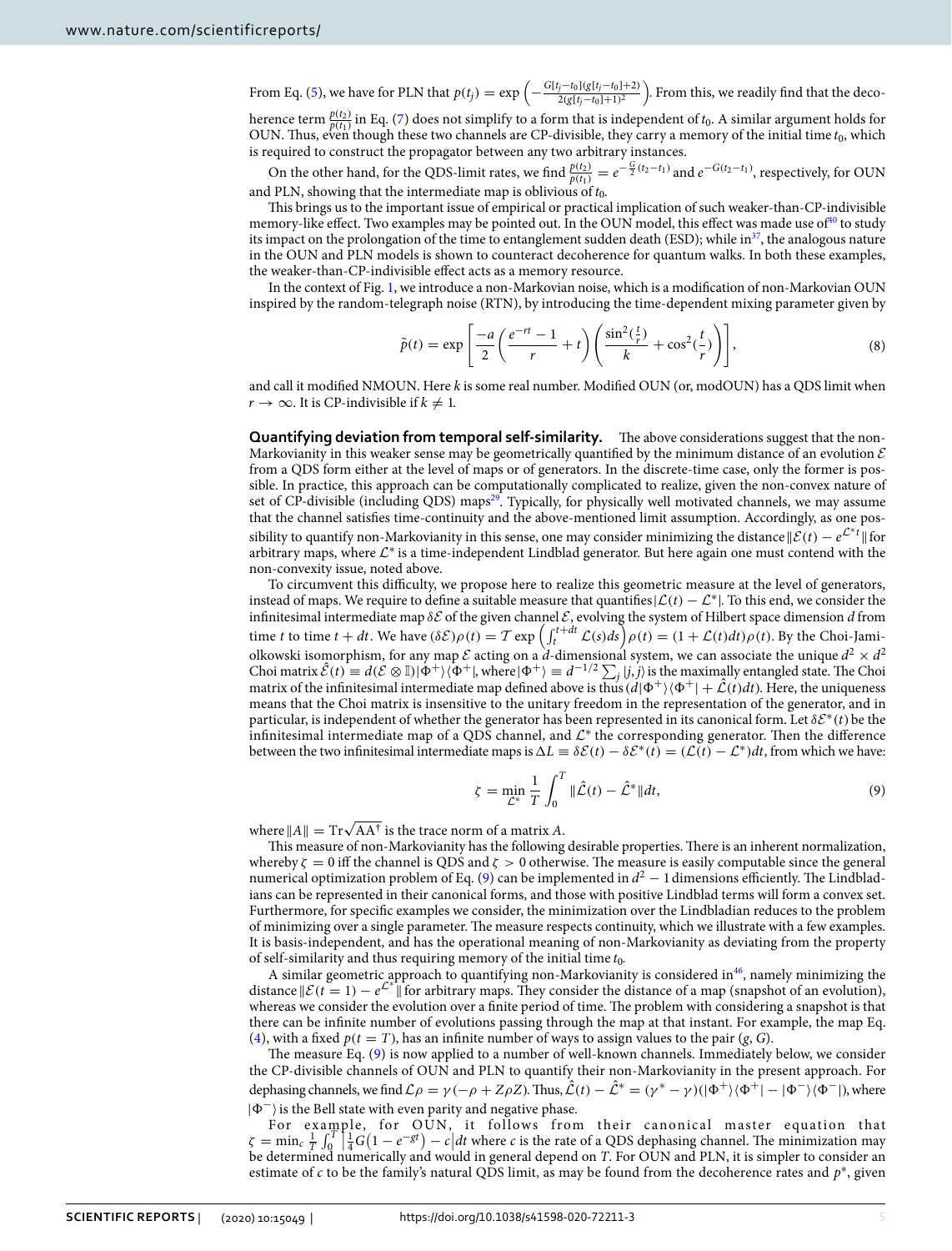

<span id="page-5-0"></span>

below Eq. ([6\)](#page-3-3). The corresponding plot (Fig. [3](#page-5-0)) may be considered as giving an upper bound on the weak memory effect. Similarly for the modified NMOUN case, Eq. ([8](#page-4-0)), for which the corresponding plot appears in Fig. ([3](#page-2-2)).

**Application to stronger manifestations of non-Markovianity.** Although the quantity ζ has been motivated to explore the idea of memory weaker than CP-indivisibility, one would expect it to be applicable to such stronger manifestations of non-Markovianity, since in those cases, the deviation from the QDS form would be greater. For completeness, we shall consider a few representative examples, one that is P-divisible but CPindivisible, another that is P-indivisible, involving both unital and non-unital maps. We present detailed analyses of these in the following.

Eternal non-Markovian channels. An example of a model noise which is non-Markovian in the sense of CP-indivisibility but BLP Markovian<sup>[18](#page-7-8)</sup> (i.e., P-divisible), is the interesting model called "Eternally non-Markovian" (ENM) Pauli channel, proposed in<sup>[44](#page-8-24)</sup>, with the decay rate  $\gamma_3(t)$  being negative for all  $t > 0$ , whence the name 'eternal'. The canonical form of master equation for the evolution of qubit under this noise is the dephasing channel  $\dot{\rho} = \sum_{j=1}^{3} \gamma_j(p)(\sigma_j \rho \sigma_j^{\dagger} - \rho)$ , with  $\gamma_1 = \gamma_2 = 1$  and  $\gamma_3(t) = -\tanh(t)$ .

The measure Eq. ([9](#page-4-1)), in this case is found to be  $\zeta = \min_c \frac{1}{T} \int_0^T |-tanh(t) - c|dt$ , for which optimal QDS channel is clearly the dephasing channel with  $\gamma_1 = \gamma_2 = 1$  and  $\gamma_3 = c$ , and  $c = 0$ . Setting  $T \equiv 1$ , the degree of non-Markovianity here is  $\int_0^1 \tanh(t)dt = \log[\cosh(1)] \approx 0.433$ .

Random telegraph noise (RTN): P-indivisible dephasing. As our next example, we consider random telegraph noise (RTN), which is a very well studied pure dephasing process, known to be non-Markovian according to information back-flow and CP-divisibility criteria<sup>[37](#page-8-16)[,47](#page-8-27)</sup>. The Kraus operators characterizing this process has a functional form similar to that of PLN and OUN with the function  $p(t)$  in Eq. [\(5](#page-3-0)) having the form  $p(t) = \exp\{-gt\}\left(\cos(g\omega t) + \frac{\sin(g\omega t)}{\omega}\right)$ , with  $\omega = \sqrt{\frac{2y_0}{g}\lambda^2 - 1}$ . Here g is the spectral band width, which is the inverse of environmental correlation time scale  $\tau$ , and  $\gamma_0$  defines the coupling strength between the system and the coupling strength between the system and the coupling strength between the system and the coupling the environment. The decay rate is found to be  $\gamma(t)$  =  $g\left(1+\sqrt{\frac{4\gamma_0^2}{g^2}-1}\cot\left(gt\sqrt{\frac{4\gamma_0^2}{g^2}-1}\right)\right)$  $\overline{\phantom{a}}$ , which vanishes in the limit

 $g \gg 2\gamma_0$  and represents the QDS limit of the family. In the limit  $g > 2\gamma_0$ , the process is described by a master equation with time-dependent all-time-positive decay rate  $\gamma(t)$ , and hence CP- and P-divisible. This would correspond to Markovian behavior from the divisibility perspective, but from the present point of view would be non-Markovian due to deviation from QDS. In the limit  $g < 2\gamma_0$ , the process becomes non-Markovian in the sense of CP-divisibility and  $\gamma(t)$  oscillates between negative and positive values, giving rise to intervals of breakdown of CP-divisibility and even P-divisibility. As  $g \to 0$ , the noise becomes more colored, hence non-Marko $v_0$  is the contract of  $v_0$  and  $v_0$  and  $v_0$  and  $v_0$  and  $v_0$  is the measure of non-Markovianity Eq. ([9](#page-4-1)), for channels in  $v_0$  is the measure of non-Markovianity Eq. (9), for channels in this family parametrized by  $x \equiv \frac{1}{a}$  $\frac{1}{g}$  is depicted in Fig. ([3\)](#page-2-2).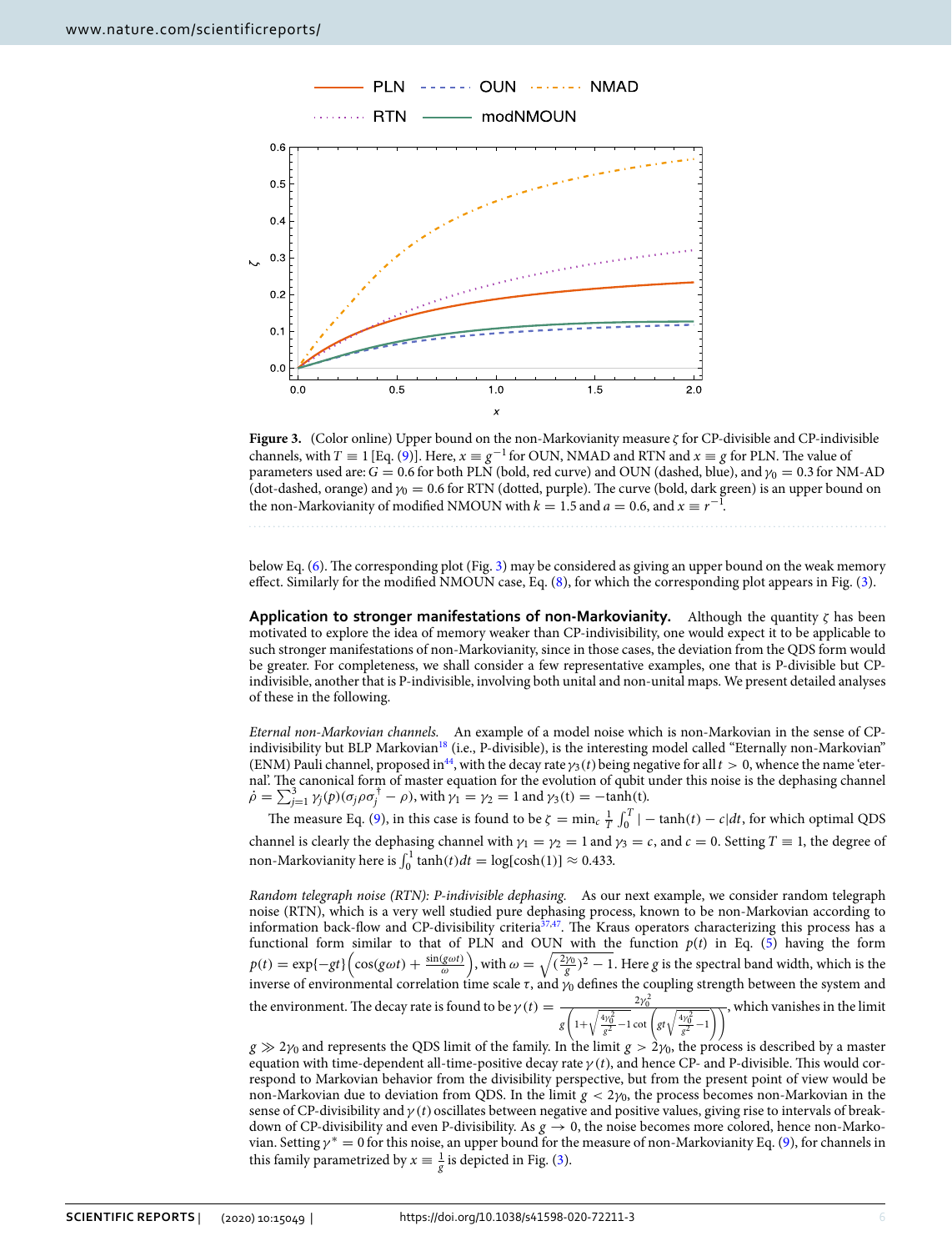Non-Markovian amplitude damping. The above method, considered so far for unital channels, can straightforwardly be extended to the non-unital case. As a specific example, we may consider the non-Markovian (P-indivisible) amplitude damping (AD) as an example of non-unital channel, the NM-AD channel.

Consider a qubit interacting dissipatively with a bath of harmonic oscillators, whose spectral density is given by the Lorentzian

$$
I(\omega) = \gamma_0 g^2 (2\pi (\omega_0 + \Delta - \omega)^2 + g^2)^{-1},
$$

where g is the width of the spectral density function, centered at a frequency detuned from the atomic frequency  $ω_0$  by an amount  $Δ$ , and the rate  $γ_0$  quantifies the strength of the system-environment coupling. If we assume  $\Delta = 0$  (no detuning) i.e., when the qubit is in *resonance* with the central frequency of the bath, then the GKSLlike time-dependent master equation, with the rotating wave approximation, is given by

$$
\frac{d\rho_s(t)}{dt} = \gamma(t)[\sigma_{-\rho_s}(t)\sigma_{+} - \frac{1}{2}\{\sigma_{+}\sigma_{-},\rho_s(t)\}],
$$
\n(10)

where  $\gamma(t) = -2\Re[\frac{\dot{G}(t)}{G(t)}]$  is the time-dependent decoherence rate, and G is the decoherence function given by

<span id="page-6-0"></span>
$$
G(t) = e^{-\frac{gt}{2}} \left( \frac{g}{l} \sinh\left[\frac{lt}{2}\right] + \cosh\left[\frac{lt}{2}\right] \right),\tag{11}
$$

with  $l = \sqrt{g^2 - 2\gamma_0 g}$  and  $\sigma_{\pm}$  are the standard atomic raising (lowering) operators. This is the time-dependent AD channel and the decay rate is given by

$$
\gamma(t) = -\frac{2}{|G(t)|} \frac{d|G(t)|}{dt}
$$
  
=  $2\Re\left(\frac{\gamma_0}{\sqrt{1 - \frac{2\gamma_0}{g}} \coth\left(\frac{1}{2}gt\sqrt{1 - \frac{2\gamma_0}{g}}\right) + 1}\right).$  (12)

Now, the expression Eq. ([1](#page-2-1)) for the damping factor of the ADC is replaced by  $\lambda(t) = 1 - |G(t)|^{2}$ . In the limit  $g < 2\gamma_0$ , the decay rate ([12\)](#page-6-0) oscillates, and becomes negative for certain intervals giving rise to non-Markovian evolution. In the limit  $g > 2\gamma_0$ , the dynamics is time-dependent Markovian. (The point  $g = 2\gamma_0$ , however, corresponds to a point at which the time-local master equation lacks a perturbation expansion.) One readily sees that in the limit  $g \gg 2\gamma_0$ , the decay rate  $\gamma(t) = \gamma_0$ , i.e., it becomes time-independent, corresponding to a QDS evolution, the standard AD channel.

The measure Eq. [\(9\)](#page-4-1) is found to be  $\zeta = \min_{y^*} \frac{1}{T} \int_0^T |\gamma(t) - \gamma^*|(1 + \sqrt{2}) dt$ . Once again, an upper bound of non-Markovianity parameter  $\zeta$ , can be obtained by choosing  $\gamma^*$  to the QDS limit of the family of non-Markovian AD channels. As in the dephasing case, we find that the general optimization of the measure reduces to minimizing over a single parameter  $\gamma^*$ , which can be done numerically and is depicted in Fig. ([3](#page-2-2)). The measure Eq. [\(9](#page-4-1)) can be suitably adapted through a renormalization procedure to handle the scenario wherein the generator has singularities, cf.<sup>[48](#page-8-28)</sup>.

# **Discussion**

Over the last decade, the concept of what constitutes quantum non-Markovianity has been debated and studied in depth. Here we pointed out that even when the system's dynamical map is divisible, there can be a kind of memory of the initial time  $t_0$  encoded into the form of the intermediate map, causing the dynamics to deviate from "temporal self-similarity" (TSS). Operationally, this memory effect may simply show up as a mitigation of decoherence, rather than a reversal of decoherence. We identify this concept of memorylessness with the quantum dynamical semigroup (QDS), and quantify it, providing a number of examples. We argue that this weaker concept of quantum non-Markovianity stands in relation to the standard divisibility based definition of quantum Markovianity, as quantum discord stands with respect to entanglement. Of practical importance is that this measure would be applicable in scenarios where the map is divisible, and yet a memory-like effect is seen to counter decoherence caused, for e.g., by modifying the frequency spectrum of the interacting bath or broadening the memory kernel of the dynamics. To illustrate this, we studied various examples, among them the well known channels of OUN and PLN.

A number of new directions are opened up by the present work. In[49](#page-8-29) it is shown how maximally non-Markovian system dynamics can arise without backflow of information from the system to the environment modelled via classical degrees of freedom. While QDS was historically motivated, but not defined, by considerations of the system-bath interaction, another concept of Markovianity that explicitly relies on such considerations is the quan-tum regression formula (QRF), which is based on the system's two-point or higher-order correlation functions<sup>[50](#page-8-30)</sup>. Its relation to divisibility-based criteria for non-Markovianity have been studied by various authors[12](#page-7-12)[,15](#page-7-5). In light of these observations, one might ask what the most general system-environment correlations are that lead to deviation from TSS, and also how to reconcile the two different (but related) viewpoints on non-Markovianity, based on the system dynamics vs that based on knowledge of the system-environment interaction and correlations.

In[51](#page-8-31), the authors consider a resource theory of non-Markovianity wherein the Choi matrices corresponding to small-time divisible maps constitute the free states. Our work suggests the possibility of constructing a more relaxed resource theory of small-time maps, wherein resourceful states would correspond to maps of processes deviating from temporal self-similarity. Earlier, we noted the instances where the memory-like signature of the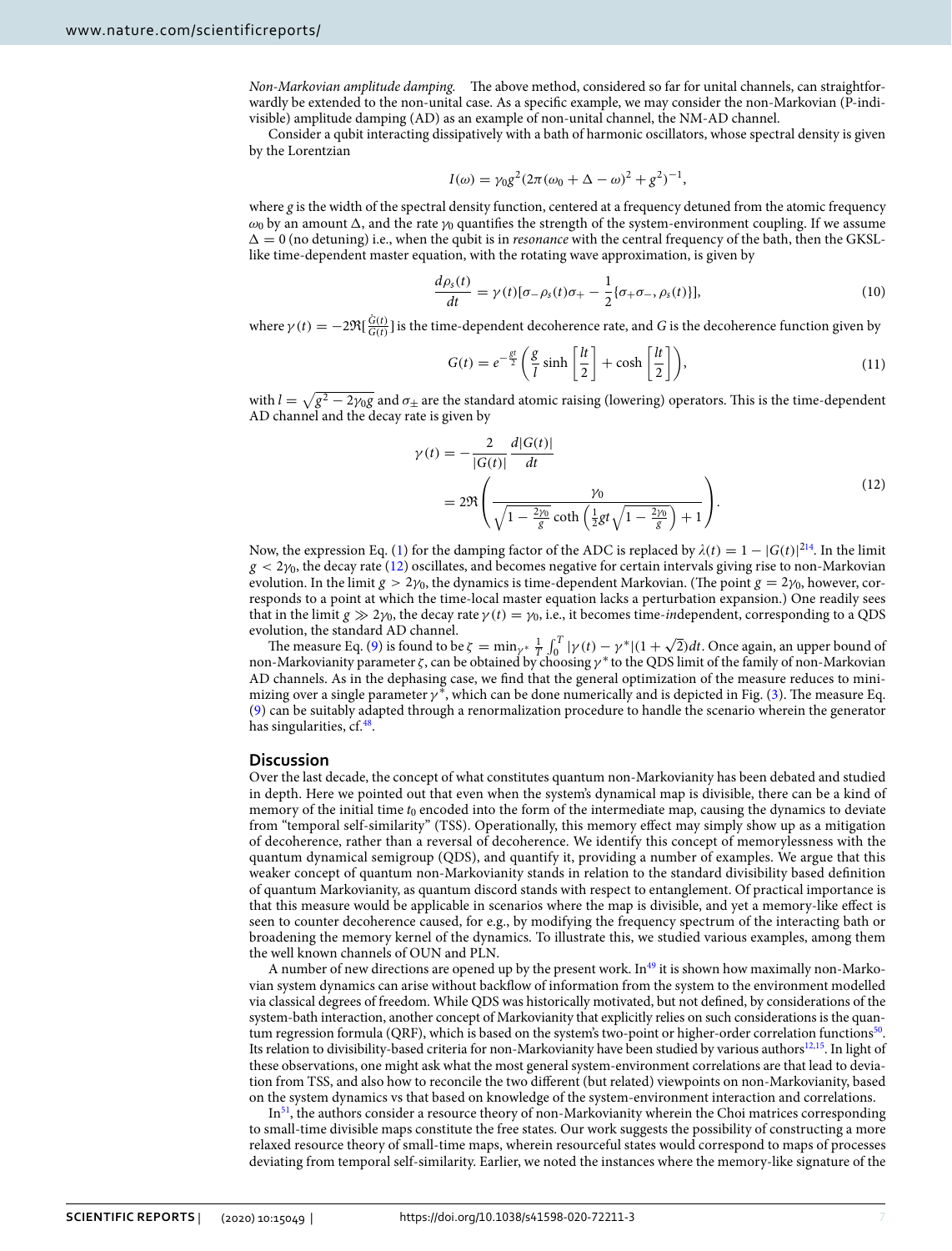OUN model, as characterized here, helps to prolong the time to ESD<sup>[40](#page-8-20)</sup> and also counteracts decoherence in quantum walk<sup>[37](#page-8-16)</sup>. This should pave the way for more such examples which could have an impact on broadening the scope of memory in quantum phenomena.

In<sup>[19](#page-8-0)</sup>, studying the positivity of the propagator between two arbitrary times in an extended Hilbert space (divisibility), the authors defined a non-Markovianity degree, as the analogue of Schmidt number in quantum entanglement, such that the analogue of maximally entangled states are maximally non-Markovian quantum dynamics. It would be interesting to study how channels weaker than CP-indivisible fit into this hierarchy, in particular, whether they could be considered as the analogues of separable states with non-vanishing quantum discord.

#### <span id="page-7-11"></span>**Methods**

**Sudarshan A and B matrices for PLN-OUN.** The intermediate dynamics can be studied by way of the dynamical map A introduced by Sudarshan et al.<sup>[38](#page-8-18)</sup>. The map A represents the noise superoperator as a  $d^2 \times d^2$ matrix on a vector, obtained by vectorizing the density operator, i.e.,  $\rho' = A(t_1, t_0) \cdot \rho$ . Thus,  $\rho'_{j'k'} = \sum_{j,k} A_{j'k';jk} \rho_{jk}$ .

Here *d* is the system's Hilbert space dimension. Given a qubit density operator  $\begin{vmatrix} \rho_{00} & \rho_{01} \\ \rho_{10} & \rho_{11} \end{vmatrix}$ , the channel (4) can be represented as:

<span id="page-7-13"></span>
$$
\begin{pmatrix}\n\rho'_{00} \\
\rho'_{01} \\
\rho'_{10} \\
\rho'_{11}\n\end{pmatrix} = \begin{pmatrix}\n1 & 0 & 0 & 0 \\
0 & p(t) & 0 & 0 \\
0 & 0 & p(t) & 0 \\
0 & 0 & 0 & 1\n\end{pmatrix} \begin{pmatrix}\n\rho_{00} \\
\rho_{01} \\
\rho_{10} \\
\rho_{11}\n\end{pmatrix},
$$
\n(13)

where  $p(t)$  is given by the corresponding probabilities  $p^*(t)$  when temporal self-similarity holds, and by Eq. ([5](#page-3-0)) in the general case.

Unlike the Choi matrix<sup>[36](#page-8-15)</sup>, the map A can be composed directly by matrix multiplication: thus  $\rho(t_2) = A(t_2, t_1) \cdot A(t_1, t_0) \rho(t_0)$ . The intermediate dynamical map  $A(t_2, t_1)$  can thus be directly computed as  $A(t_2,t_1) = A(t_2,t_0) \cdot A(t_1,t_0)^{-1}$ , where the inverse is the matrix inverse and assumed to be non-singular. For Eq. ([13\)](#page-7-13), one readily finds that

<span id="page-7-14"></span>
$$
A(t_2, t_1) = \begin{pmatrix} 1 & 0 & 0 & 0 \\ 0 & \frac{p(t_2)}{p(t_1)} & 0 & 0 \\ 0 & 0 & \frac{p(t_2)}{p(t_1)} & 0 \\ 0 & 0 & 0 & 1 \end{pmatrix}.
$$
 (14)

By re-shuffling the terms of the A-matrix according to an "involution map" given by  $B_{j'j;k'k} = A_{j'k';jk}^{38}$  $B_{j'j;k'k} = A_{j'k';jk}^{38}$  $B_{j'j;k'k} = A_{j'k';jk}^{38}$ , from Eq. [\(14\)](#page-7-14), one obtains the corresponding B-matrix, which is just the Choi matrix.

Received: 29 April 2020; Accepted: 20 August 2020 Published online: 14 September 2020

#### **References**

- <span id="page-7-0"></span> 1. Grabert, H., Schramm, P. & Ingold, G.-L. Quantum brownian motion: The functional integral approach. Phys. Rep. **168**, 115–207. https://doi.org/10.1016/0370-1573(88)90023-3 (1988).
- 2. Banerjee, S. & Ghosh, R. Quantum theory of a stern-gerlach system in contact with a linearly dissipative environment. Phys. Rev. A 62, 042105. https://doi.org/10.1103/PhysRevA.62.042105 (2000).
- <span id="page-7-9"></span> 3. Banerjee, S. & Ghosh, R. General quantum brownian motion with initially correlated and nonlinearly coupled environment. Phys. Rev. E 67, 056120. https://doi.org/10.1103/PhysRevE.67.056120 (2003).
- <span id="page-7-1"></span>4. Banerjee, S. & Srikanth, R. Geometric phase of a qubit interacting with a squeezed-thermal bath. Eur. Phys. J. D **46**, 335–344 (2008).
- <span id="page-7-2"></span>5. Thapliyal, K., Pathak, A. & Banerjee, S. Quantum cryptography over non-Markovian channels. Quant. Inf. Process. **16**, 115 (2017).
- 6. Rajagopal, A., Devi, A. U. & Rendell, R. Kraus representation of quantum evolution and fidelity as manifestations of Markovian and non-Markovian forms. Phys. Rev. A **82**, 042107 (2010).
- 7. Thomas, G., Siddharth, N., Banerjee, S. & Ghosh, S. Thermodynamics of non-Markovian reservoirs and heat engines. Phys. Rev. E 97, 062108. https://doi.org/10.1103/PhysRevE.97.062108 (2018).
- 8. Sagnik Chakraborty, D. M. S. K. G., Arindam Mallick & Ghosh, S. Non-Markovianity of qubit evolution under the action of spin environment. Sci. Rep. **9** (2019).
- 9. Devi, A. R. U., Rajagopal, A. K. S. & Rendell, R. W. J. Quantum. Inform. Sci. **2**, 47 (2012).
- <span id="page-7-3"></span> 10. Srinatha, N., Omkar, S., Srikanth, R., Banerjee, S. & Pathak, A. The quantum cryptographic switch. Quant. Inf. Process. **13**, 59–70 (2014).
- <span id="page-7-4"></span> 11. Vacchini, B., Smirne, A., Laine, E.-M., Piilo, J. & Breuer, H.-P. Markovianity and non-Markovianity in quantum and classical systems. New J. Phys. **13**, 093004 (2011).
- <span id="page-7-12"></span> 12. Guarnieri, G., Smirne, A. & Vacchini, B. Quantum regression theorem and non-Markovianity of quantum dynamics. Phys. Rev. A **90**, 022110 (2014).
- 13. de Vega, I. & Alonso, D. Dynamics of non-Markovian open quantum systems. Rev. Mod. Phys. **89**, 015001. [https ://doi.org/10.1103/](https://doi.org/10.1103/RevModPhys.89.015001) RevModPhys.89.015001 (2017).
- <span id="page-7-10"></span> 14. Breuer, H.-P., Laine, E.-M., Piilo, J. & Vacchini, B. Colloquium: non-Markovian dynamics in open quantum systems. Rev. Mod. Phys **88**, 021002 (2016).
- <span id="page-7-5"></span>15. Li, L., Hall, M. J. & Wiseman, H. M. Concepts of quantum non-Markovianity: A hierarchy. Phys. Rep. **759**, 1–51 (2018).
- <span id="page-7-6"></span> 16. Rivas, Á., Huelga, S. F. & Plenio, M. B. Entanglement and non-Markovianity of quantum evolutions. Phys. Rev. Lett **105**, 050403 (2010).
- <span id="page-7-7"></span>17. Rivas, A., Huelga, S. F. & Plenio, M. B. Quantum non-Markovianity: characterization, quantification and detection. Rep. Prog. Phys. **77**, 094001 (2014).
- <span id="page-7-8"></span> 18. Breuer, H.-P., Laine, E.-M. & Piilo, J. Measure for the degree of non-Markovian behavior of quantum processes in open systems. Phys. Rev. Lett. **103**, 210401 (2009).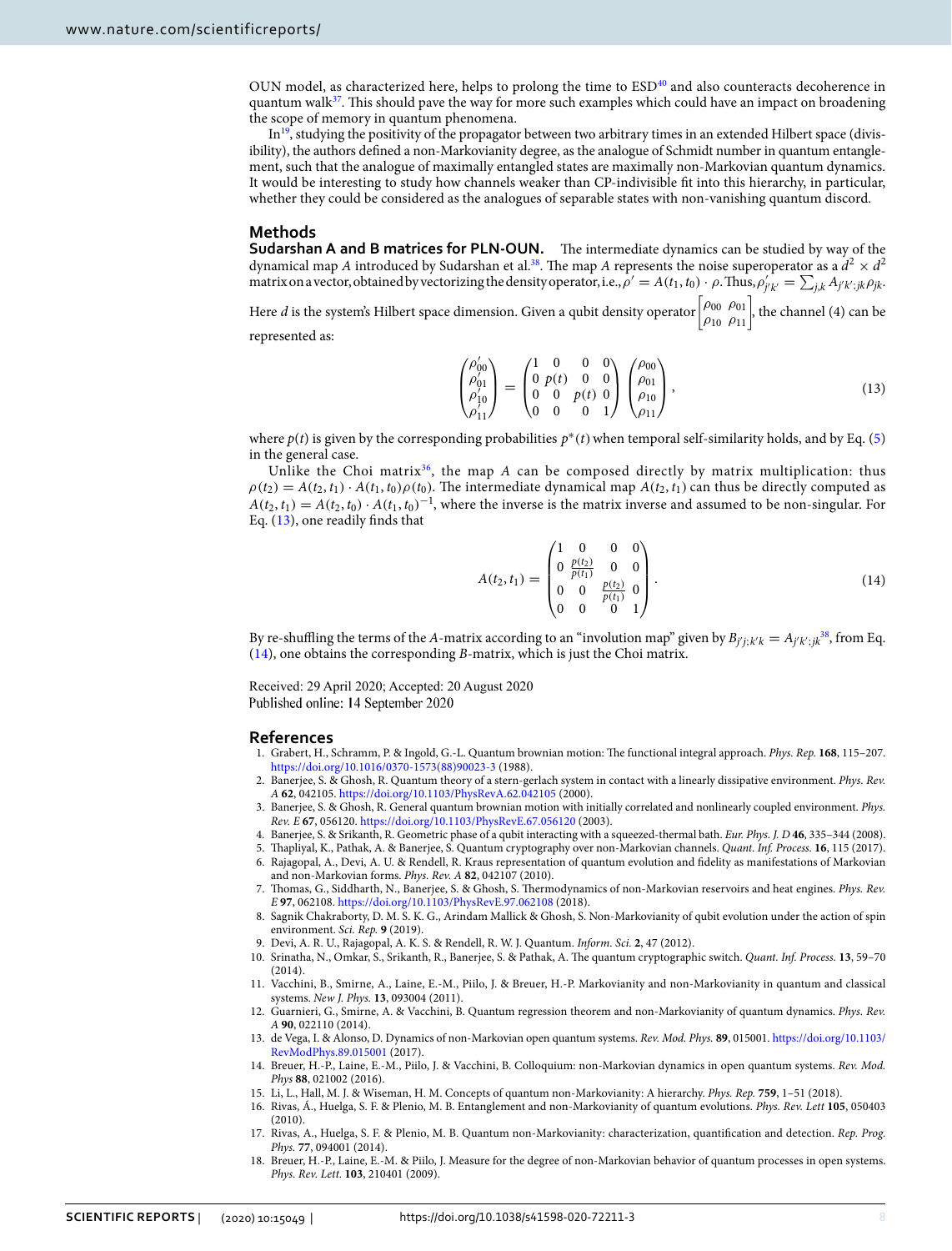- <span id="page-8-0"></span>19. Chruściński, D. & Maniscalco, S. Degree of non-Markovianity of quantum evolution. Phys. Rev. Lett. **112**, 120404 (2014).
- <span id="page-8-1"></span> 20. Chruściński, D., Macchiavello, C. & Maniscalco, S. Detecting non-Markovianity of quantum evolution via spectra of dynamical maps. Phys. Rev. Lett. **118**, 080404 (2017).
- <span id="page-8-2"></span>21. Strasberg, P. & Esposito, M. Response functions as quantifiers of non-Markovianity. Phys. Rev. Lett. **121**, 040601 (2018).
- <span id="page-8-3"></span> 22. Pollock, F. A., Rodríguez-Rosario, C., Frauenheim, T., Paternostro, M. & Modi, K. Non-Markovian quantum processes: complete framework and efficient characterization. Phys. Rev. A **97**, 012127 (2018).
- <span id="page-8-4"></span> 23. Mazzola, L., Laine, E.-M., Breuer, H.-P., Maniscalco, S. & Piilo, J. Phenomenological memory-kernel master equations and timedependent Markovian processes. Phys. Rev. A **81**, 062120 (2010).
- 24. Li, C.-F., Guo, G.-C. & Piilo, J. Non-Markovian quantum dynamics: What does it mean?. Europhys. Lett. **127**, 50001 (2019).
- <span id="page-8-5"></span>25. Li, C.-F., Guo, G.-C. & Piilo, J. Non-Markovian quantum dynamics: what is it good for?. Europhys. Lett. **128**, 30001 (2020).
- <span id="page-8-6"></span>26. Lindblad, G. On the generators of quantum dynamical semigroups. Commun. Math. Phys. **48**, 119 (1976).
- <span id="page-8-7"></span>27. Breuer, H.-P. & Petruccione, F. The Theory of Open Quantum Systems (Oxford University Press, Oxford, 2002).
- <span id="page-8-8"></span>28. Banerjee, S. Open Quantum Systems: Dynamics of Nonclassical Evolution (Springer Nature, Singapore, 2018).
- <span id="page-8-9"></span>29. Chruściński, D. & Kossakowski, A. Non-Markovian quantum dynamics: local versus nonlocal. Phys. Rev. Lett. **104**, 070406 (2010).
- <span id="page-8-10"></span>30. Ollivier, H. & Zurek, W. H. Quantum discord: a measure of the quantumness of correlations. Phys. Rev. Lett **88**, 017901 (2001).
- <span id="page-8-11"></span> 31. Rao, B. R., Srikanth, R., Chandrashekar, C. & Banerjee, S. Quantumness of noisy quantum walks: a comparison between measurement-induced disturbance and quantum discord. Phys. Rev. A **83**, 064302 (2011).
- <span id="page-8-17"></span> 32. Shrikant, U., Srikanth, R. & Banerjee, S. Non-Markovian dephasing and depolarizing channels. Phys. Rev. A **98**, 032328. [https ://](https://doi.org/10.1103/PhysRevA.98.032328) doi.org/10.1103/PhysRevA.98.032328 (2018).
- <span id="page-8-12"></span>33. Chandrashekar, C., Srikanth, R. & Banerjee, S. Symmetries and noise in quantum walk. Phys. Rev. A **76**, 022316 (2007).
- <span id="page-8-13"></span>34. Srikanth, R. & Banerjee, S. Squeezed generalized amplitude damping channel. Phys. Rev. A **77**, 012318 (2008).
- <span id="page-8-14"></span> 35. Omkar, S., Srikanth, R. & Banerjee, S. Dissipative and non-dissipative single-qubit channels: dynamics and geometry. Quant. Inf. Process. **12**, 3725–3744 (2013).
- <span id="page-8-15"></span>36. Choi, M.-D. Completely positive linear maps on complex matrices. Linear Algebra Appl. **10**, 285–290 (1975).
- <span id="page-8-16"></span> 37. Kumar, N. P., Banerjee, S., Srikanth, R., Jagadish, V. & Petruccione, F. Non-Markovian evolution: a quantum walk perspective. Open Syst. Inf. Dyn. **25**, 1850014. [https ://doi.org/10.1142/S1230 16121 85001 42](https://doi.org/10.1142/S1230161218500142) (2018).
- <span id="page-8-18"></span> 38. Sudarshan, E. C. G., Mathews, P. M. & Rau, J. Stochastic dynamics of quantum-mechanical systems. Phys. Rev. **121**, 920–924. [https](https://doi.org/10.1103/PhysRev.121.920) ://doi.org/10.1103/PhysRev.121.920 (1961).
- <span id="page-8-19"></span>39. Horodecki, R., Horodecki, P., Horodecki, M. & Horodecki, K. Quantum entanglement. Rev. Modern Phys. **81**, 865 (2009).
- <span id="page-8-20"></span>40. Yu, T. & Eberly, J. Entanglement evolution in a non-Markovian environment. Opt. Commun. **283**, 676–680 (2010).
- <span id="page-8-21"></span>41. Uhlenbeck, G. E. & Ornstein, L. S. On the theory of the brownian motion. Phys. Rev. **36**, 823 (1930).
- <span id="page-8-22"></span>42. Paladino, E., Galperin, Y., Falci, G. & Altshuler, B. 1/f noise: implications for solid-state quantum information. Rev. Modern Phys. **86**, 361 (2014).
- <span id="page-8-23"></span>43. Andersson, E., Cresser, J. D. & Hall, M. J. W. Finding the Kraus decomposition from a master equation and vice versa. J. Mod. Opt **54**, 1695 (2007).
- <span id="page-8-24"></span> 44. Hall, M. J. W., Cresser, J. D., Li, L. & Andersson, E. Canonical form of master equations and characterization of non-Markovianity. Phys. Rev. A 89, 042120. https://doi.org/10.1103/PhysRevA.89.042120 (2014).
- <span id="page-8-25"></span>45. Gorini, V., Kossakowski, A. & Sudarshan, E. C. G. J. Math. Phys. **17**, 821 (1976).
- <span id="page-8-26"></span>46. Wolf, M. M., Eisert, J., Cubitt, T. & Cirac, J. I. Assessing non-Markovian quantum dynamics. Phys. Rev. Lett. **101**, 150402 (2008).
- <span id="page-8-27"></span> 47. Daffer, S., Wódkiewicz, K., Cresser, J. D. & McIver, J. K. Depolarizing channel as a completely positive map with memory. Phys. Rev. A **70**, 010304 (2004).
- <span id="page-8-28"></span> 48. Shrikant, U., Rao, V. N., Srikanth, R. & Banerjee, S. Quasi-eternally non-Markovian channels with a multiply singular generator. arXiv preprint arXiv:2002.11452 (2020).
- <span id="page-8-29"></span>49. Budini, A. A. Maximally non-Markovian quantum dynamics without environment-to-system backflow of information. Phys. Rev. A. **97**, 052133 (2018).
- <span id="page-8-30"></span>50. Swain, S. Master equation derivation of quantum regression theorem. J. Phys. A **14**, 2577 (1981).
- <span id="page-8-31"></span> 51. Bhattacharya, S., Bhattacharya, B. & Majumdar, A. S. Resource theory of non-Markovianity: a thermodynamic perspective. arXiv preprint arXiv:1803.06881 (2018).

# **Acknowledgements**

SU and RS acknowledge financial support from the Department of Science and Technology (DST), India, provided through the project EMR/2016/004019. RS and SB acknowledges support from Interdisciplinary Cyber Physical Systems (ICPS) programme of the Department of Science and Technology (DST), India through Grants No.: DST/ICPS/QuST/Theme-1/2019/14 (RS), DST/ICPS/QuST/Theme-1/2019/6 and DST/ICPS/QuST/Theme-1/2019/13. SB also acknowledges support from Interdisciplinary Research Platform - Quantum Information and Computation (IDRP-QIC) at IIT Jodhpur.

# **Author contributions**

R.S. and S.B. developed the basic theoretical ideas. S.U. made further contributions to this and also performed all the calculations.

# **competing interests**

The authors declare no competing interests.

# **Additional information**

**Correspondence** and requests for materials should be addressed to S.B.

#### **Reprints and permissions information** is available at [www.nature.com/reprints.](www.nature.com/reprints)

**Publisher's note** Springer Nature remains neutral with regard to jurisdictional claims in published maps and institutional affiliations.